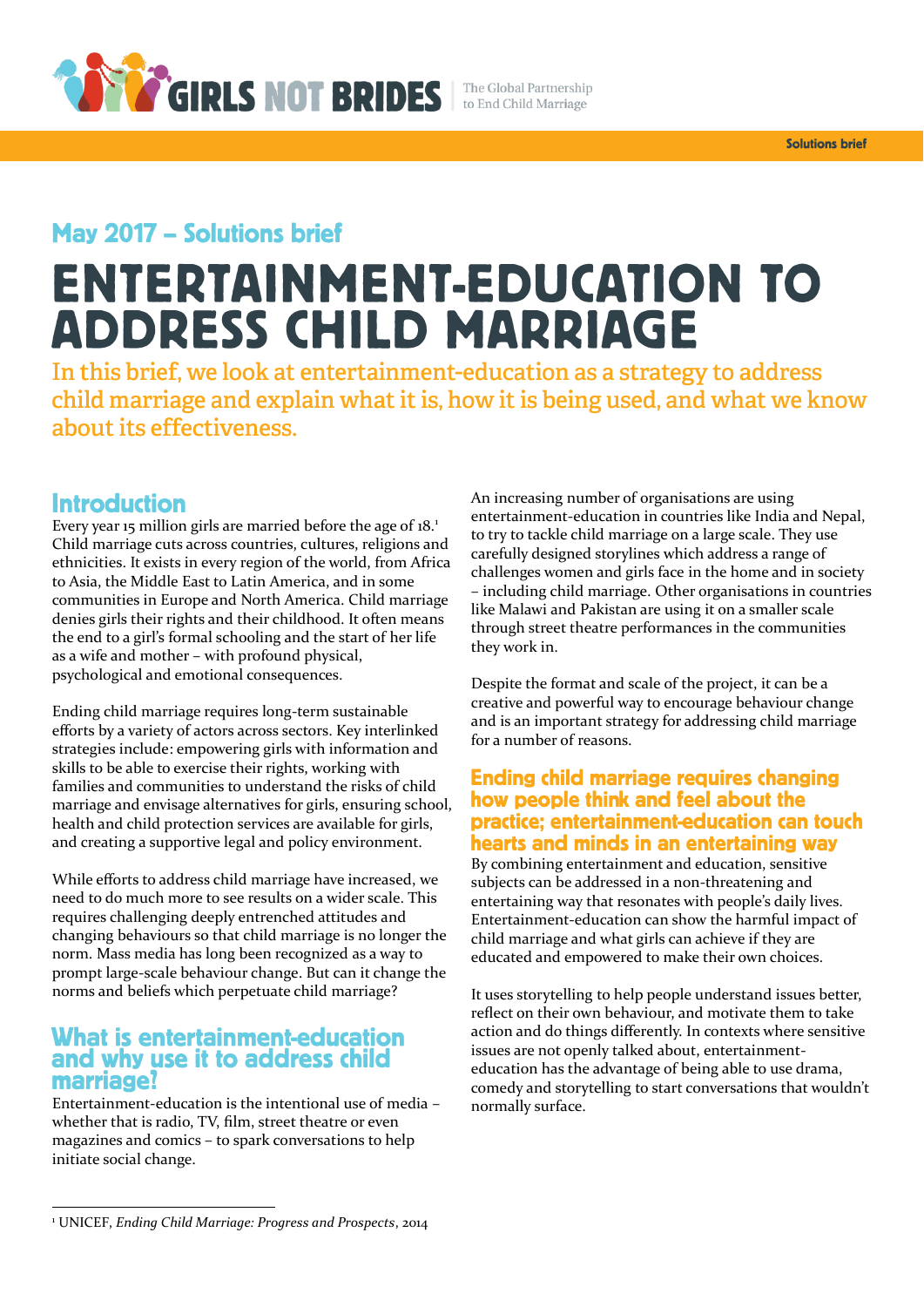### Ending child marriage requires work on a much larger scale than what has gone before: entertainment-education can reach large numbers in a cost effective way

Entertainment-education has the potential to reach large numbers of people as access to popular media channels such as TV, radio and social media increase. The more people reached, the more people who will begin to think about alternative roles for girls and women, talk about it and begin to challenge the practice of child marriage. In this sense, the added value of entertainment-education as an approach is its potential to reach a critical mass and create a 'tipping point' of attitude and behaviour change.

Entertainment-education initiatives such as TV series and radio shows require a lot of time, money and people up front. However, because many projects have the potential to reach large audiences, the cost per person is nominal once the project is up and running. For example, Population Media Centre calculated that in Ethiopia, their long running programme 'Yeken Kignit' (Looking Over One's Daily Life) cost four US cents per listener. In Sierra Leone their radio show 'Saliwansai' (Puppet on a String) cost 53 US cents per listener.<sup>2</sup>

## How effective is this approach?

## **Entertainment education has been** successful in tackling stigma around **HIV/AIDS, encouraging family planning.** improving child health and literacy, and raising awareness of domestic violence.

A famous example is the highly rated telenovela 'Acompáñame' (Accompany me) which was designed to promote family planning in Mexico in 1977 and 1978. It helped to convince half a million Mexicans to visit government family planning clinics and adopt contraceptives; an increase of 32% over the previous year.<sup>3</sup> Acompáñame has been credited with 'being the determining factor in the drop of Mexico's population growth rate from 3.1% to 2.5% during the period it was aired. 4

<sup>4</sup> Elkamel, 1995 as cited in Bouman, et al, *Entertainment-Education and child marriage: A scoping study for Girls Not Brides*, 2017 <sup>5</sup> Population Media Centre:

Population Media Centre's long running radio serial drama 'Ruwan Dare' (Midnight Rain) in northern Nigeria, aired from 2007 to 2009, addressed maternal and child mortality arising from low contraceptive use. Listeners were 4.5 times more likely to have talked to their spouses or partners about family planning and 67% of new health clinic clients reported seeking services because of the radio drama.<sup>5</sup>

The Mexican telenovela 'Ven Conmigo' (Come with Me) aimed to motivate adults without a primary school certificate to enrol in a national adult education plan. Results showed that viewers were more informed about the national literacy programme and expressed more positive attitudes about helping one another to learn.<sup>6</sup> During the period the show was aired, enrolment in adult literacy classes was nine times the previous year.<sup>7</sup>

On the issues of HIV/AIDS and domestic violence, the South African TV show 'Soul City' showed impressive results. It was particularly effective in helping dispel myths around how people get HIV/AIDS. <sup>8</sup> Audience members who regularly viewed the show were more likely to recognise domestic violence and reflect on how to stop abusive behaviours.<sup>9</sup>

### **Entertainment-education has the potential** to change gender norms underlying child marriage but its impact is hard to assess

In a review of communication programmes on issues that affect adolescent girls, ODI found "strong evidence […] that communication programmes are an effective way to challenge gender-discriminatory attitudes and practices."<sup>10</sup> Similarly, BBC Media Action found, "with its critical ability to operate at scale, media has the added value of simultaneously being able to influence girls' families, communities and their societies at large."11

However, documenting how and why social change takes place is notoriously difficult. It requires complex monitoring and evaluation and even with good systems in place, it can be hard to attribute change to one intervention when many factors can influence why people think and act in a certain way. Many organisations, both big and small,

<sup>7</sup> Singhal & Rogers, *Entertainment-Education: A Communication Strategy for Social Change,* 2012

<sup>8</sup> Bouman, 1999 as cited in Bouman, et al, *Entertainment-Education and child marriage: A scoping study for Girls Not Brides*, 2017

<sup>9</sup> Usdin et al, 2004 as cited in Bouman, et al, *Entertainment-Education and child marriage: A scoping study for Girls Not Brides*, 2017

<sup>10</sup> Overseas Development Institute, *Changing discriminatory norms affecting adolescent girls through communications activities: Insights for policy and practice from an evidence review*, 2014. NB. This review looks at a wide range of communication initiatives, not just limited to Entertainment-Education. <sup>11</sup> BBC Media Action, *Making waves: Media's potential for girls in the Global South*, 2014

l

<sup>2</sup> Population Media Centre:

<https://www.populationmedia.org/product/serial-drama-impact/> accessed 8 May 2017

<sup>3</sup> Singhal & Rogers, 1989 as cited in Bouman, et al, *Entertainment-Education and child marriage: A scoping study for Girls Not Brides*, 2017

<https://www.populationmedia.org/projects/ruwan-dare/> accessed 8 May 2017

<sup>6</sup> Bandura, 2004, as cited in Bouman, et al, *Entertainment-*

*Education and child marriage: A scoping study for Girls Not Brides*, 2017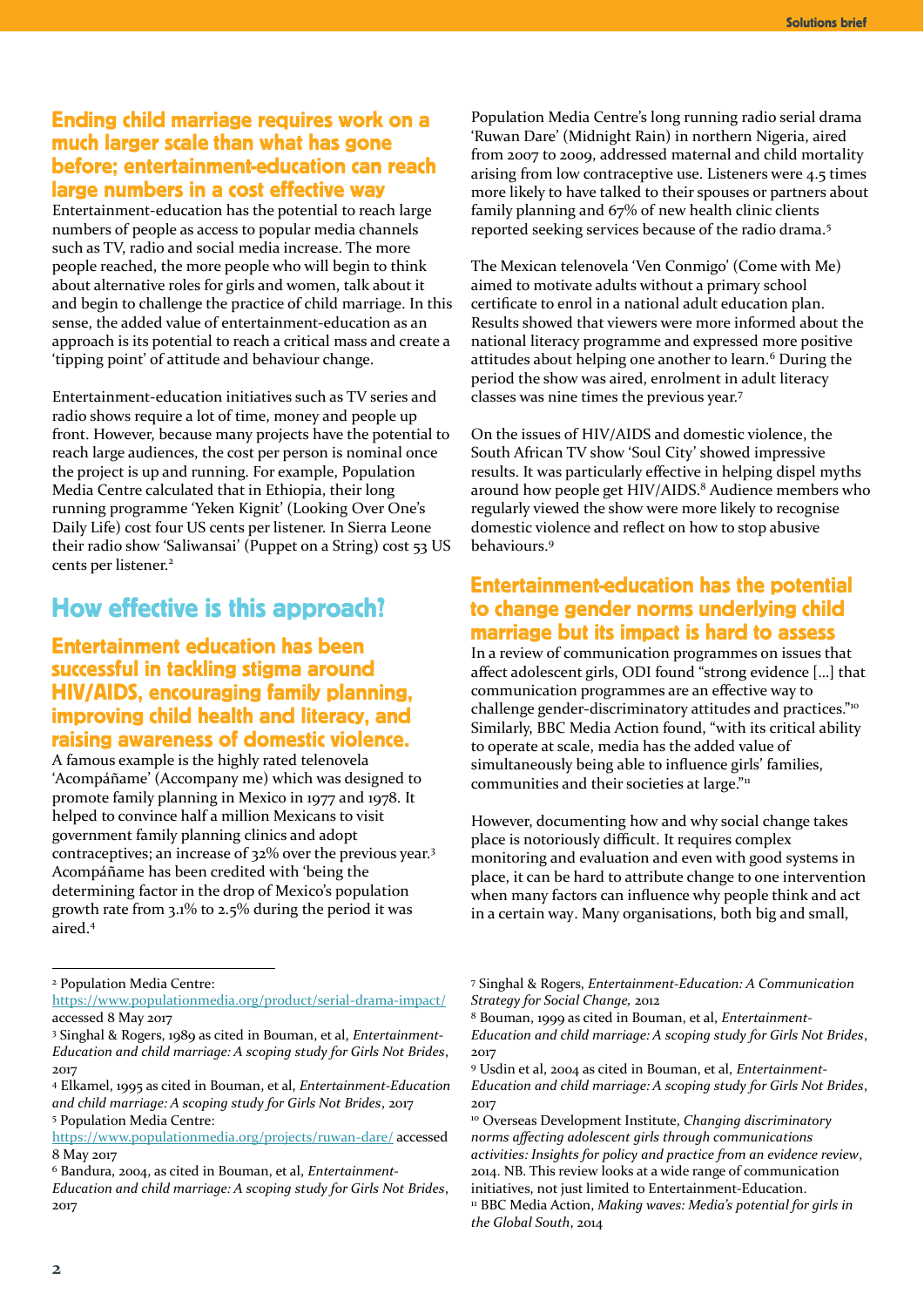struggle to fund and resource these intensive evaluation efforts.

Many evaluations measure understanding of the key messages of the show and attitudes towards the practice; however, this doesn't tell us whether they are leading to changes in how families and communities actually behave. For example, initiatives addressing child marriage may measure how many people know the legal age of marriage (or identify an ideal age of marriage above this). However, it is harder to capture changes around gender norms or the value of girls in a community and whether that translates into changes in behaviours.

We still have much to learn about how these interventions can change behaviours on complex social issues. For instance, what kind of messages are most effective in motivating individuals to change their attitudes and behaviour? How can change be sustained over the long term within a target audience?<sup>12</sup>

## **Entertainment-education can increase** exposure, awareness and understanding of child marriage and in some cases change attitudes and intentions towards it

A 2016 review of entertainment-education initiatives addressing child marriage found that most initiatives have had an impact on the level of exposure, awareness and understanding of an issue within the targeted audience.<sup>13</sup> Some studies also show an impact on attitudes and intentions towards the practice.

The television initiative 'Main Kuch Bhi Kar Sakti Hoon' (I, A Women, Can Do Anything) which promotes gender equality in India, did baseline and endline surveys of the first season of the series. The results showed an increase in knowledge of the adverse consequences of child marriage, the Prohibition of Child Marriage Act and the legal age at marriage. There was also a positive shift in attitudes towards the ideal age for a woman to have her first child. The proportion of women exposed to the series who think that the 'ideal age for a woman to have her first child is 21-25 years', increased from the baseline figure of 38% to 46%.<sup>14</sup>

An evaluation of the radio drama 'Ngelawu Nawet' (Winds of Hope) in Senegal, which addressed women and girls' issues, also showed positive results. Listeners were 6.3 times more likely to state that women should be 18 years old or older before marriage. Listeners were 74% less likely to

agree that 'the practice of female genital mutilation is a cultural requirement' than non-listeners.<sup>15</sup>

The serial drama 'Ruwan Dare' (Midnight Rain) in Nigeria also changed attitudes about the ideal age for marriage. Listeners were twice as likely as non-listeners to say that a woman should delay getting married for the first time until she is aged 19 or older. Similar attitudes were also observed for the ideal age of marriage for men.<sup>16</sup>

## What makes an entertainment-<br>education initiative successful?

Our discussions with researchers and practitioners have given us a number of insights into what it takes to create and implement a successful initiative:

**Rooted in community realities:** Understanding why child marriage happens in certain contexts helps to create stories which resonate with people's lives. Who holds the power? Who makes the decisions? What drives them to make these decisions? What stigmas, norms and misconceptions stop them from changing? Answers to these questions help target the right people and encourage them to start talking about and challenging norms related to gender and the value of girls.

#### **Designed by creatives and behaviour change**

**professionals:** Getting the right people together from the start is key – both those who understand the context and those who can create something exciting that will capture people's imaginations and hit a nerve with the audience. The more popular and entertaining the initiative is, the more people will engage with the issues. Having a strong behaviour change theory helps articulate a clear vision for change and how it will happen through specific channels and messages.

**Designed as part of a holistic approach:** By raising awareness and changing attitudes, entertainmenteducation can create a demand for change, such as better education, health services or legal protection. Anticipating these expectations and collaborating with others on service provision and advocacy helps to ensure alternatives are actually available for girls.

**Reinforces key messages:** Many projects use a combination of formats and channels to share mutually reinforcing messages. Intensive, consistent and frequent

-

<sup>12</sup> Overseas Development Institute, *Changing discriminatory norms affecting adolescent girls through communications activities: Insights for policy and practice from an evidence review*, 2014

<sup>13</sup> Bouman, et al, *Entertainment-Education and child marriage: A scoping study for Girls Not Brides*, 2017

<sup>14</sup> Population Foundation India, 2015 as cited in Bouman, et al, *Entertainment-Education and child marriage: A scoping study for Girls Not Brides*, 2017

<sup>15</sup> Population Media Centre:

<https://www.populationmedia.org/projects/ngelawu-nawet/> accessed 8 May 2017

<sup>16</sup> Population Media Centre:

<https://www.populationmedia.org/projects/ruwan-dare/> accessed 8 May 2017